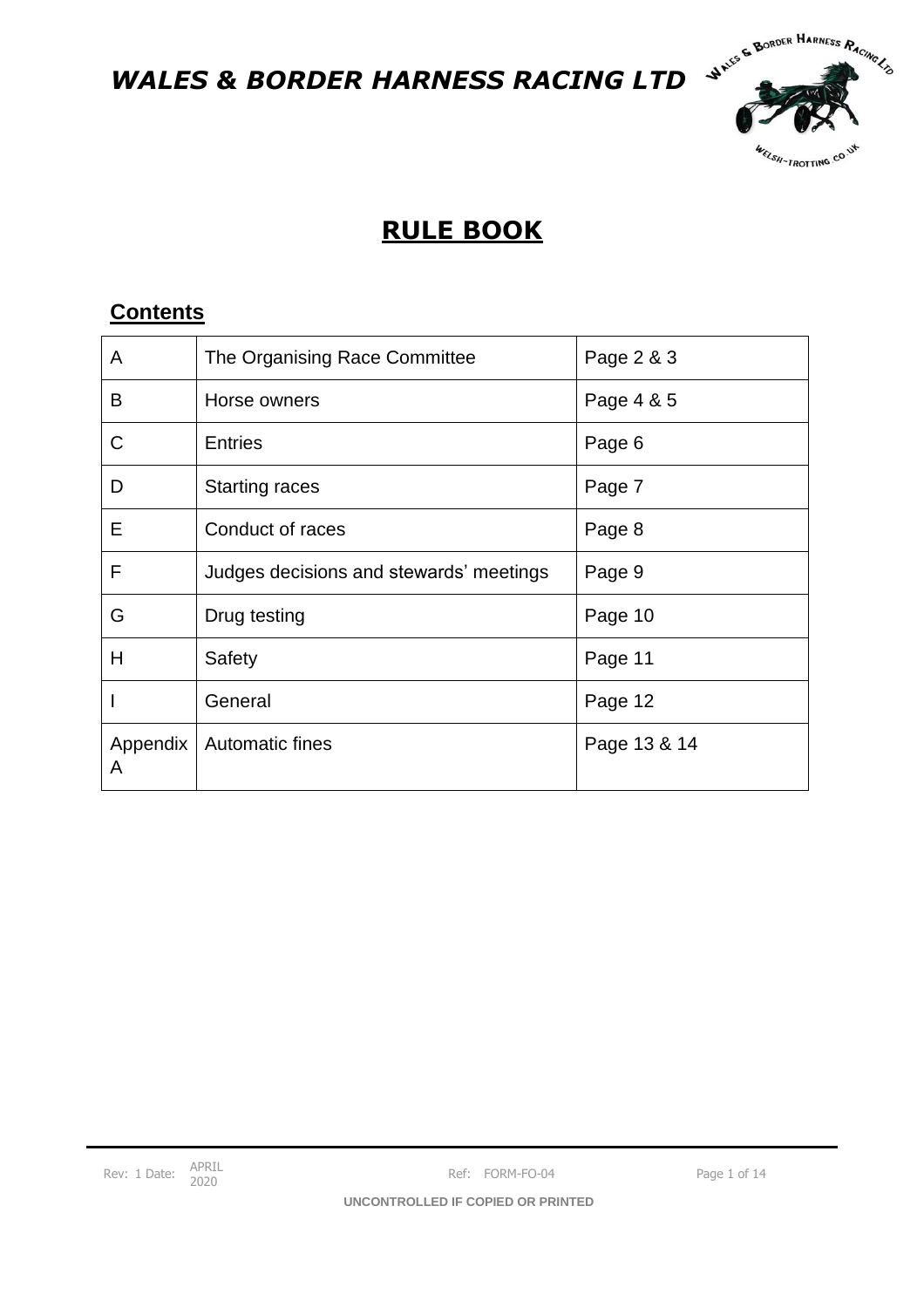

### **A. THE ORGANISING RACE COMMITTEE**

**1.**Racetracks must be double roped between the track and the public area and ropes should be used to ensure a loose horse does not have access to the public area if it unseats its driver/rider. Small white pegs should be used to mark the inside of the track. Stewards to check that the tracks are safe and that the posts are correctly placed, bearing in mind the safety of the public, horses and drivers at all times.

**2.** The lorry park must be roped off from the public area.

**3.** First aid cover and a vet must always be present. Public liability insurance for £1 million or more should be displayed in the secretary`s box

**4.** A microphone with loudspeakers will be used to make any announcements before each race. The organising committee will not be obliged to make any other announcements. If a competitor fails to be present in the line-up after the race has come under starters orders, the race will continue, and the competitor will be banned from that race.

**5.** It is the responsibility of the organising committee to ensure number cloths are available at least 3 hours before the day's racing starts.

**6.** Committees to check, prior to their race day, that the vet is willing to carry out a drug test on the Race Day and to notify the Secretary if they are willing/unwilling to do a drugs test 72 hours before the race date.

**7. Any r**ace meetings that run a Free-for-all will run straight Grade A races

**8.** Race committees are responsible for replacing the white pegs that are knocked over during any of the races on the race day.

**9.** No prize money will be given for Nursery races.

**10.** All prize money should be printed on the programme. The winning heat money must be a minimum of £20 and any prize money should be more than the entrance fee for that particular race.

**11.**A written undertaking will be required from the winner of any perpetual trophy to return it to the organising committee in a satisfactory condition, prior to the race meeting concerned. All cups must be signed for by the owner/trainer of the winning horse.

**12.** No winner or placed horse who has won prize money on the race day can take part in a consolation race.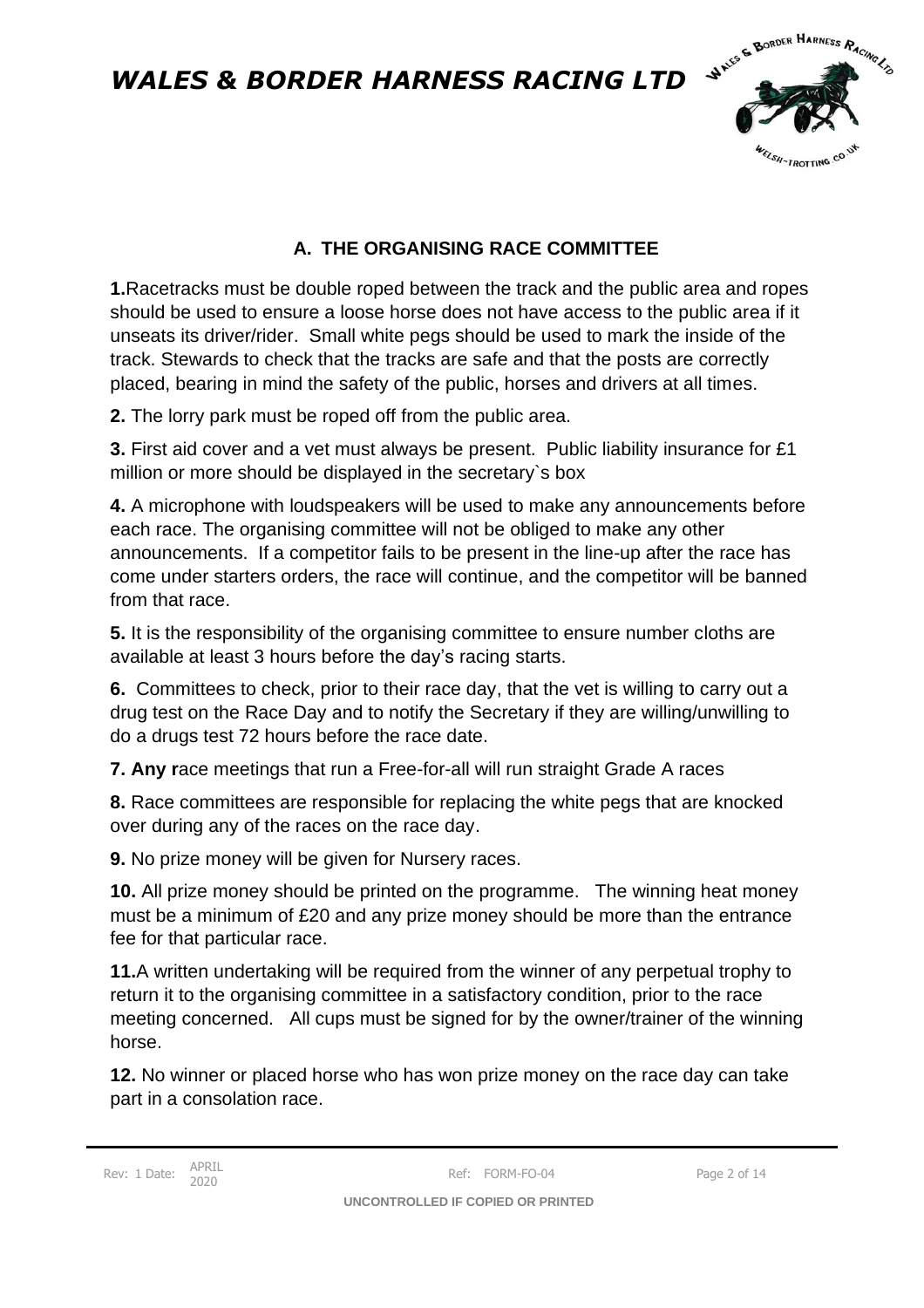

**13.** The organising committee reserve the right to make any alterations in the programme that may be deemed necessary, and to reduce the value of the prize money for any event in the case of insufficient entries. Any reduction in prize money must be announced before the said race.

**14.** The organising committee reserve the right to cancel or postpone the races in respect of inclement weather without or in any way compensating any competitor/potential attendee for such cancellation or postponement.

**15.** The promoters of each race meeting will not, under any circumstances, accept responsibility for injury or accident sustained by any person who attends the meeting. The horse's owner will be liable for any accident which may arise which concerns their horse and it is the horse owner's sole responsibility.

**16.** Affiliation fees must be paid by all committees to Wales & Border Harness Racing Ltd within one month of the date of the race. If the event is cancelled due to inclement weather this membership fee will still be payable. Move rule 20

**17.** Each race committee has the right to refuse entry or evict any person or persons from their event.

**18.** Prize money must be withheld for any horse that has been drug tested. The prize money will be paid when/if a negative test is provided by the relevant laboratory who Wales & Border Harness Racing Ltd have instructed to do the tests.

**19.** Priority will be given to the highest-grade horses when considering entries for a Free for all race.

**20.** Race committees must apply, in writing to the Wales and Border Harness Racing Ltd secretary by 31<sup>st</sup> January of the preferred date for their race meeting every year. The race committee's annual membership payment must be enclosed with the race date application.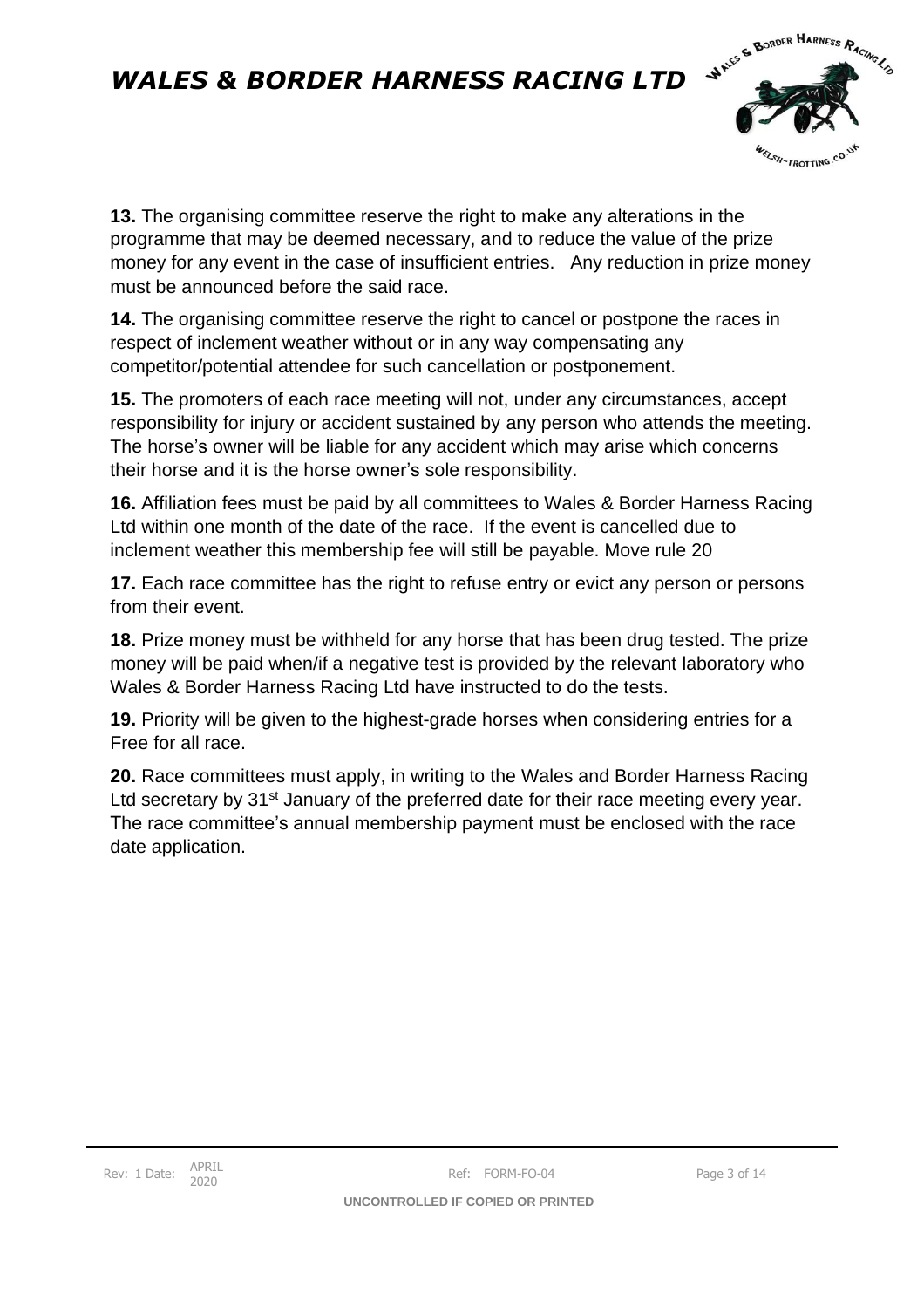

#### **B. HORSE OWNERS**

**1.** All horses must be Stagbi registered. New horses must also be registered with Wales and Border Harness Racing LTD. They must be micro chipped, and horses must be made available for inspection. All winners and placed horses will have their microchips scanned before leaving the racetrack.

**2.** Change of ownership of a horse or trainer must be reported to the Wales and Border Harness Racing Ltd secretary within 7 days of the transfer of ownership. The horse will not be allowed to run at a race meeting until the Secretary has been notified of the change in ownership

**3.** All owners, trainers, drivers and riders must be paid up members of Wales and Border Harness Racing LTD. Owners must be 16 years or over and all riders/drivers in a race other than junior Race must be 16 years or over.

**4.** Horse owners that have raced with British Harness and apply to become members of Wales and Border Harness Racing LTD will be subject to the same balloting system as referred to under 16 below.

**5.**Owners, trainers and drivers agree to abide by Wales and Border Harness Racing LTD Rules and agree to this by signing the application registration form each year.

**6.** All Horses that attend a Wales and Border Harness Racing Ltd event must be up to date with their flu vaccinations.

**7.** Passports must ALWAYS be carried with horses. Passports will be stamped with a Wales and Border Harness Racing Ltd stamp and Flu vaccinations check at the first meeting of the season that the horse runs at. Passports must be in the correct owner's name. Failure to present your horse's passport will result in the horse not being allowed to run.

**8.** Winning cups must be returned prior to relevant race meetings or owners may incur a penalty.

**9.** Any person banned from racing with British Harness or any other racing organisation will not be allowed to become a member of Wales and Border Harness Racing LTD

**10.** Registered length of whips to be a maximum riding 2`6``, maximum driving 4`6`` overall. Misuse or excessive use of the whip to be penalised. Drivers are always to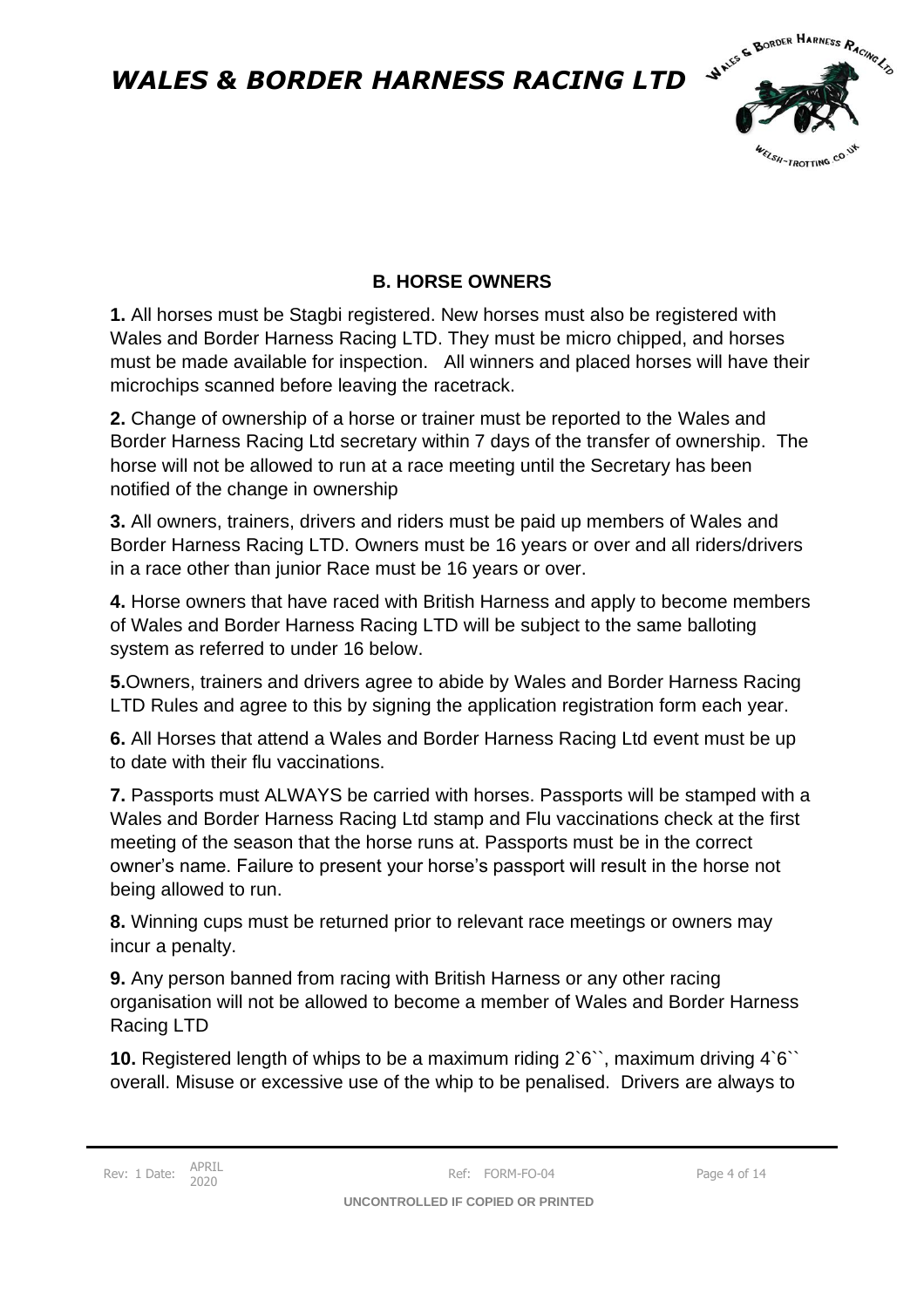

hold the reins in 2 hands. Drivers must not release reins to use the whip except for ridden horses when jockeys may release reins to one hand.

**11.** Whipping is restricted to an action which ensures the whip is not raised above shoulder height of the driver or rider. The whip may only be used a maximum of 6 times on horse or equipment, (Sulky, tack, number cloth etc) up the home straight. Drivers must give the horse time to respond to the whip.

**12.** All whips must be dark in colour.

**13.** Head collars must be removed prior to racing.

**14.** All horses must wear number clothes when warming up on the track.

**15.** White pegs must not be abused by drivers. Constant abuse of the white pegs will incur a fine for the driver of that horse.

**16.** Horse owners, trainers, drivers and riders will need to apply to become a member of Wales and Border harness Racing Ltd. The full membership fee must be enclosed with the application. The request to become a member will be approved/rejected by the Wales and Border Harness Racing Ltd Ballot panel. The owner will be notified within 28 days of the result of the application. If any application for membership is unsuccessful, the membership fee will be refunded. Your membership has to be approved before you can compete with Wales & Border Harness Racing Ltd

**17.** All horses are required to register with Wales and Border Harness Racing Ltd. The full registration fees are to be enclosed with the registration form. Your application will be approved/rejected by the Wales and Border Harness Racing Ltd Ballot panel. You will be notified within 28 days of the results of your registration application. If your application was unsuccessful, the registration fee will be refunded in full. Your horse registration will have to be approved before the horse can compete with Wales & Border Harness Racing Ltd.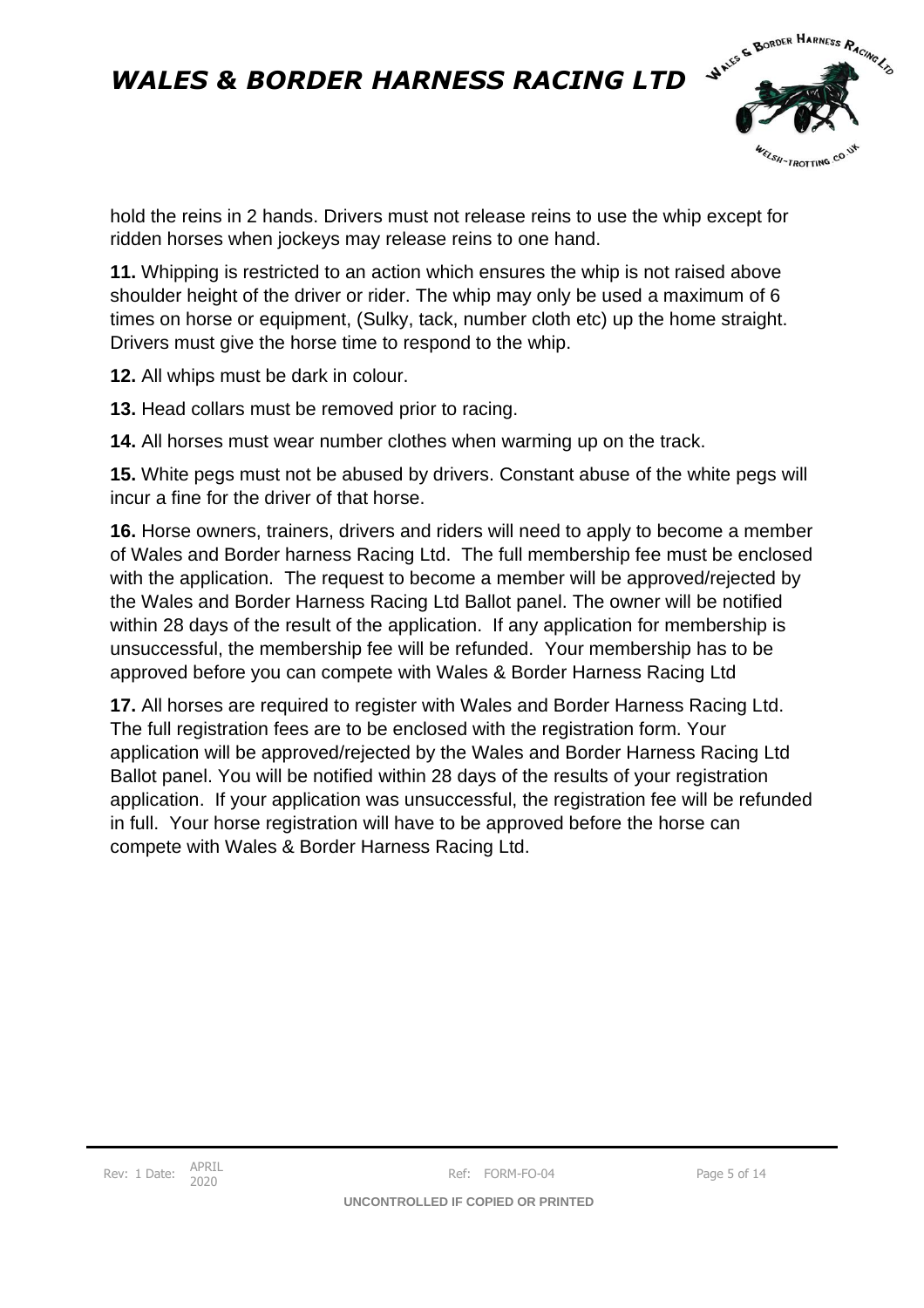

### **C. ENTRIES**

**1.** All horses must be entered for any event at least 7 days prior to race day. Noncompliance with this will result in horses not being allowed to run. Owners must return perpetual cups 7 days prior to race meetings.

**2.** All horse should be declared half hour before the start of the race meeting. All horses must be declared with the race secretary on the day.

**3.** All horses to run as handicapped on the card except for penalties received due to changes since the last race meeting which are not recorded as the race card had been sent to print.

**4.** All races to be either all driven horses or all ridden races, except for Nursery and Junior races which may be mixed.

**5.** No horse to be withdrawn after declaration from any races without permission of Wales and Border Harness Racing LTD stewards or a valid certificate from the course veterinary officer.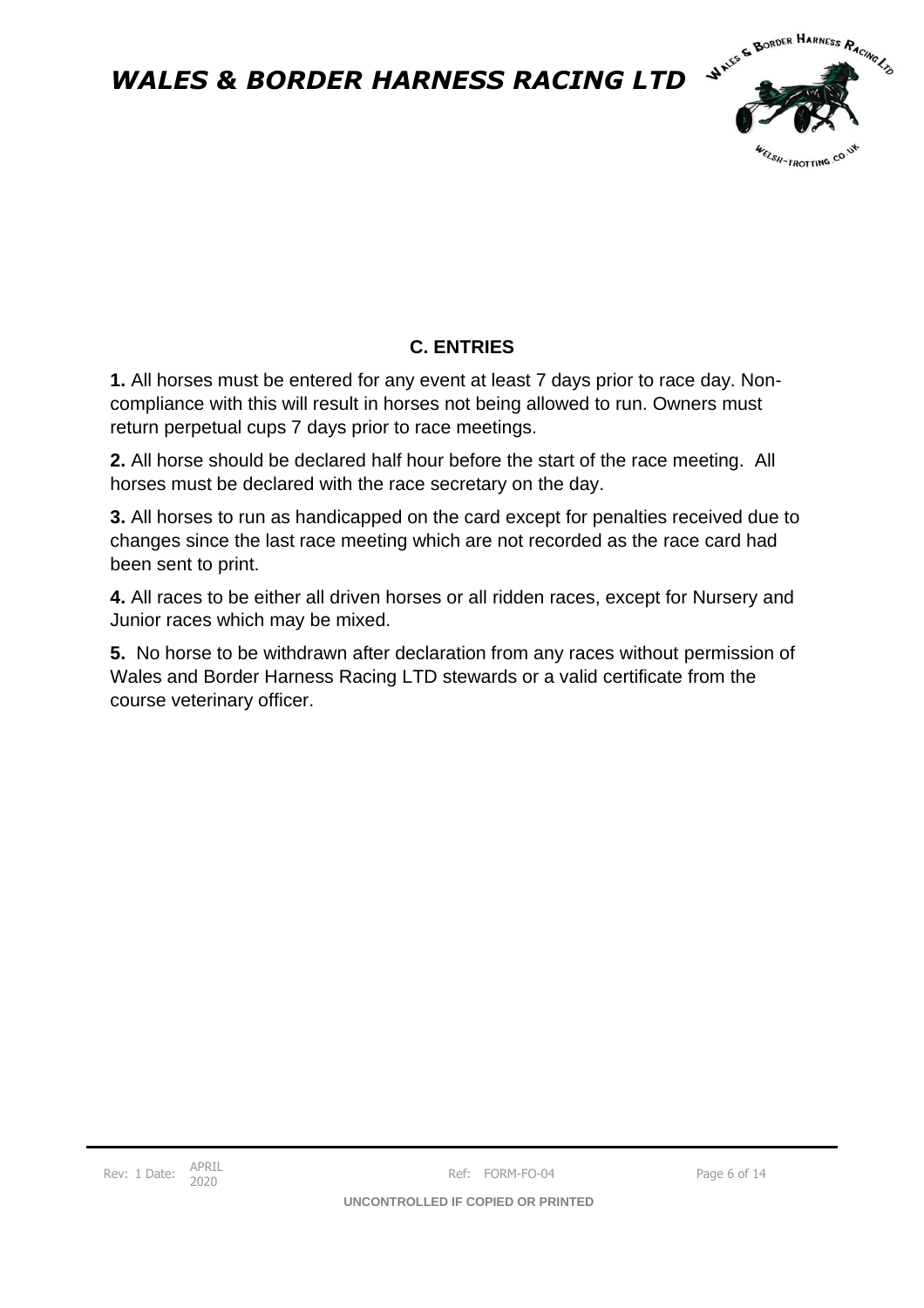

#### **D. STARTING RACES**

**1.** All questions as to the start (e.g. standing start, vehicle gate start/no vehicle) to be at the discretion of the starting stewards. Any horse not on their given mark will be disqualified. All horses must come through the race day start on their given positions/draw. Drivers must adhere to their draws. Failure to do this may result in disqualification and/or fine.

**2.** If a horse breaks at the start of the race and the race is stopped, then that horse will be made to run on the outside at the restart, subject to the discretion of the starting stewards.

**3.** The starting steward on the gate will be responsible for helping drivers/riders to start in the correct positions. It is the responsibility of the race day stewards on the racetrack to disqualify horses who are through their mark and not the gate steward.

**4.** Any driven race must not have more than 9 horses in any race and ridden races must not have more than 12 horses in any given race.

**5.** On a track where the stewards are in unanimous agreement that it is a suitable track, 5 horses may be allowed to start on the gate. For any tracks only 4 horses will be allowed are to start on the gate.

**6.** The starter on the start car must be a member of a race committee.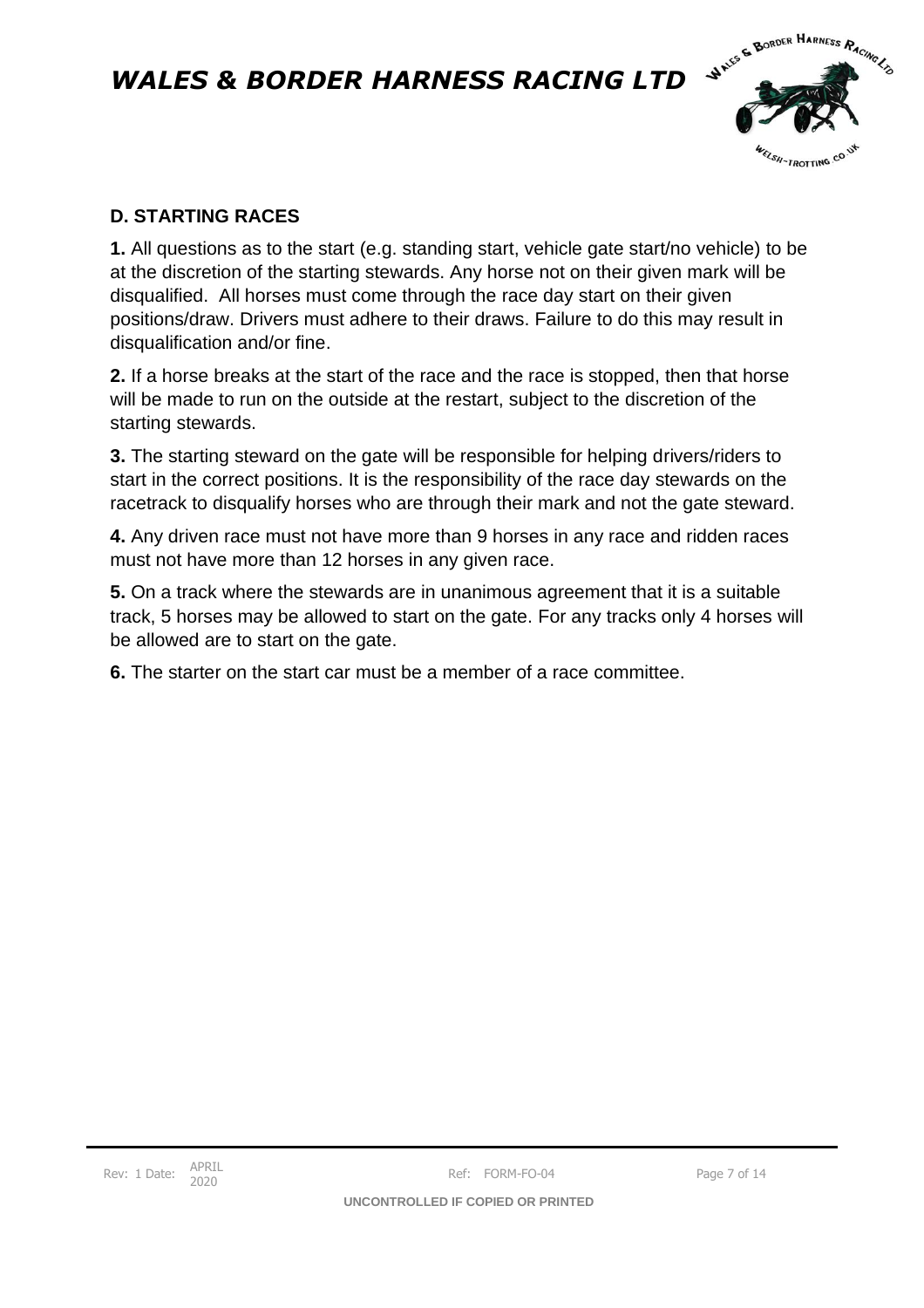

### **E. CONDUCT OF RACES**

**1.** Any trotting/pacing horse persistently galloping will be disqualified and must be pulled out of the race at the first safe opportunity.

**2.** If a horse falls during a race and either the shoulder or hind quarters touches the ground the horse will not be allowed to re-run on that day.

**3.** If a race is re-run following a fall, then drivers/horses must remain the same as when they were under starter's orders the first time, subject to the steward's discretion or medical advice.

**4.** If a horse qualifies for the final it cannot run in another race that day save for the final.

**5.** Drivers who have 2 or more horses in the finals must let the secretary and stewards know which horse they will be driving before the final so the public and bookmakers are aware.

**6.** Drivers/riders and horses not running to their full potential will have runs taken off them and could be banned for up to 4 weeks.

**7.** If any owner runs a horse under false pretences, they will be liable to a ban.

**8.** Animal welfare will always be observed on race day on and off the track. Any mistreatment of horses could result in fines or a ban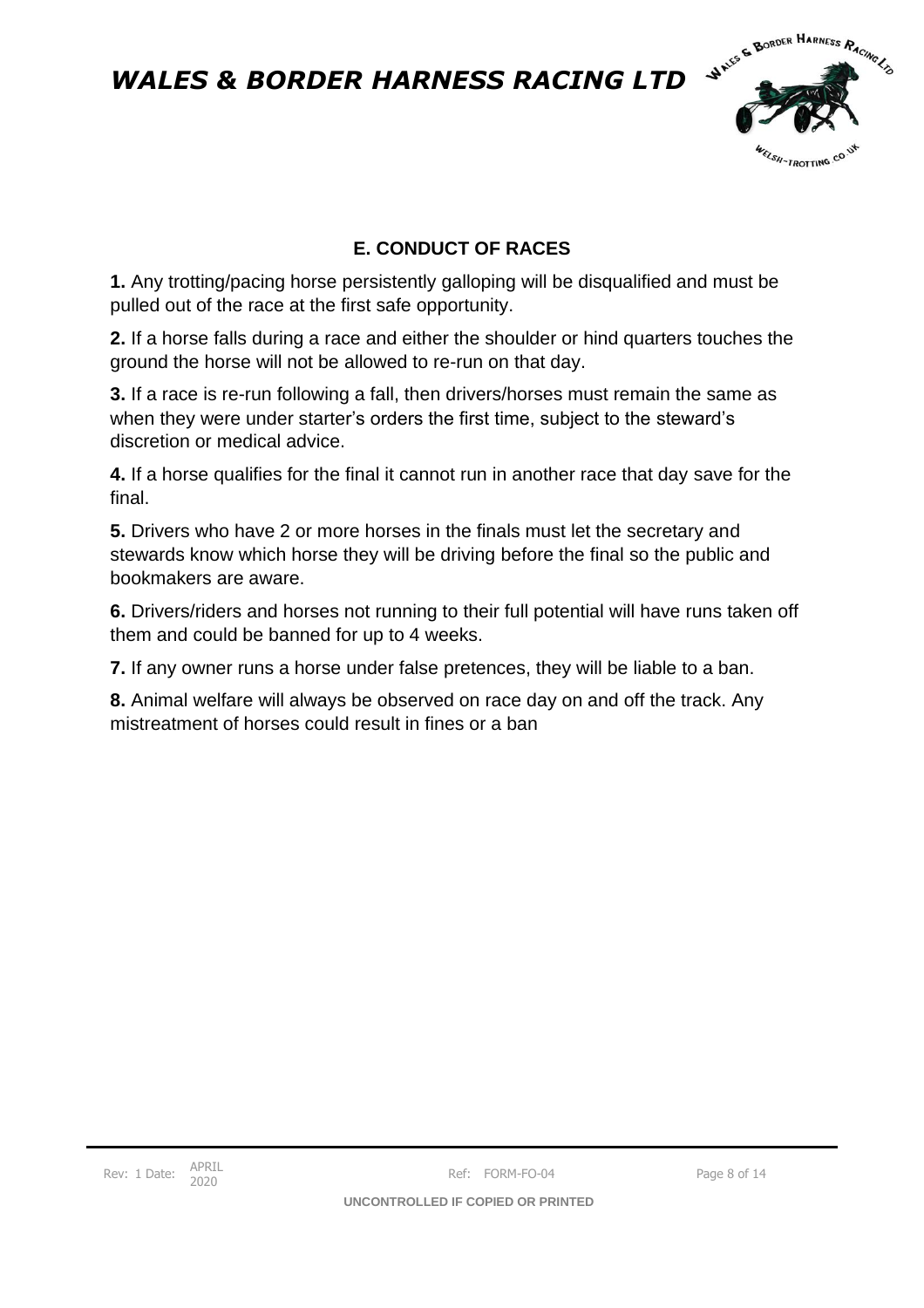

#### **F. JUDGES DECISIONS AND STEWARDS MEETINGS- FINES/BANS**

**1.** The decision of the judges in all races and that of the organising committee and Wales and Border Harness Racing Ltd Stewards, will be final and binding. The stewards will meet at the end of each race if they feel appropriate, and at the mid race break time to discuss any issue arising. Any incident occurring in the FINALS will be dealt with at the end of the race meeting.

**2.** Any objections are to be put in writing on the Wales & Border Harness Racing Ltd complaints form immediately after the race concerned, with a deposit of £10 payable to the secretary. Any objections regarding the placing's can be made verbally to the race commentator immediately, in a respectful manner, followed in writing with a £10 deposit within 15 minutes of the original verbal complaint.

**3.** In the event of being fined, the fine must be paid within 14 days. Failure to do this will result in the driver/horse not being allowed to race.

**4.** Appropriate fines or other disciplinary action may be taken, if thought fit, for other offences other than those listed above.

**5.** A race result must not be announced, until the stewards and judges are satisfied with the result. The camera, when available, must be used in all close finishes. The camera is only to be viewed by judges and officials including the Horse Owners` Chairman. The commentator is only to move onto the next races after liaising with his "LINK STEWARD".

**6.** Wales and Border Harness Racing Ltd officials reserve the right to ban or disqualify any owner/trainer/driver/rider for persistent infringement of any of these rules.

**7.** Owners/trainers/drivers/riders/public are not allowed to approach the stewards with complaints on the racetrack. The complaint procedures must be followed and a failure to do this may result in a ban/additional fine,

**8.** Only authorised persons will be allowed onto the track at any time unless in an emergency or in an under 16 race. The authorised persons will be allowed onto the racetrack will be subject to the steward's discretion.

**9.** Stewards will have 7 days to review video footage and evidence before making a decision on any fine/ban/disqualification.

**10.** Stewards reports will be put in writing in the secretary's box for members to view at the next race meeting.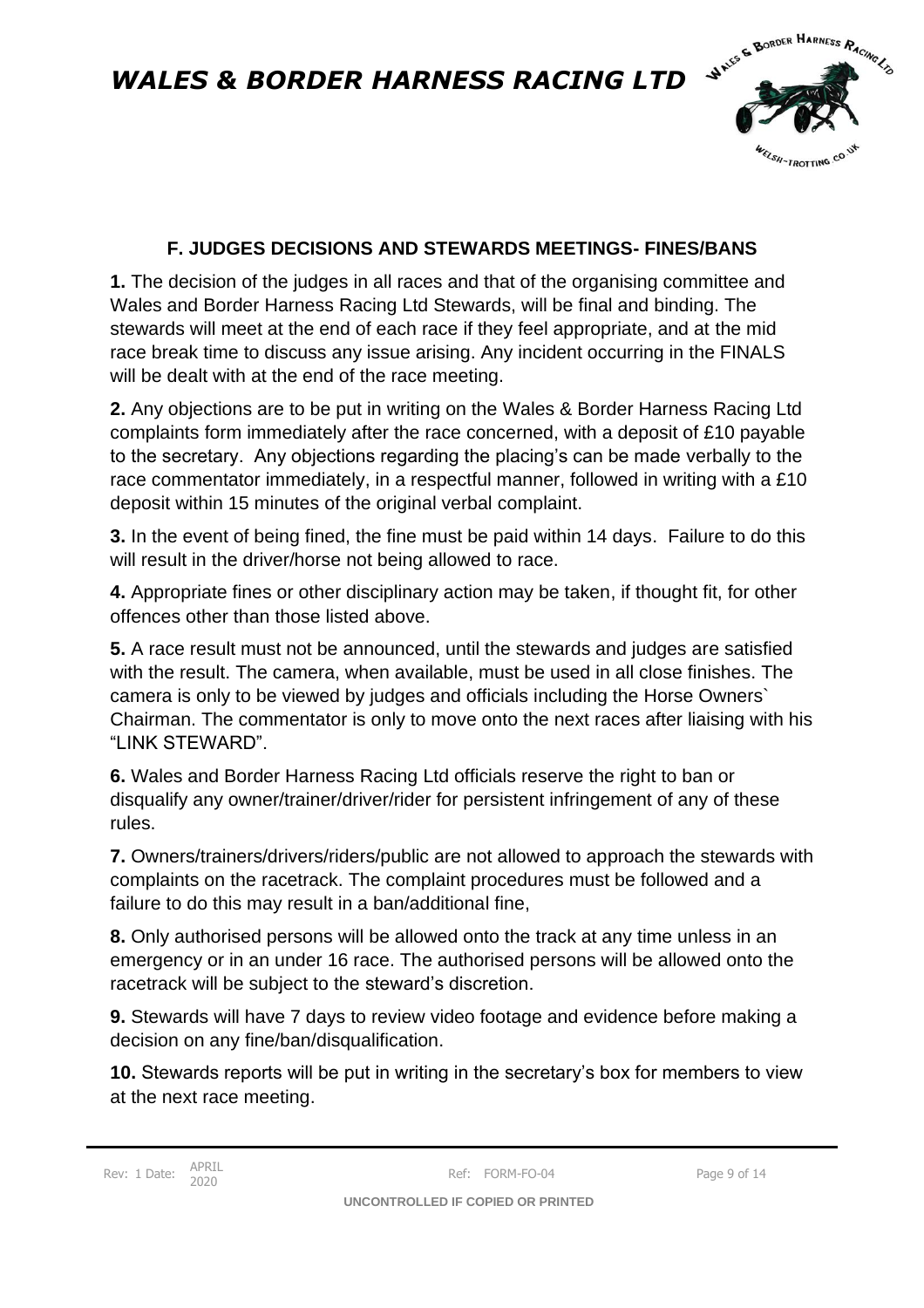

### **G. DRUG TESTING**

**1.** Random drug testing may take place and at any time. If a test proves negative it will be paid for by the Association. If a drug test shows a positive result, the horse owner will be responsible for the payment of the drugs test.

**2.** If an owner/trainer refuses a drug test, or a drug test proves positive then the person/persons responsible will be investigated and may incur the maximum of a lifetime ban. The horse in question will be suspended while the investigation takes place.

**3.** A drug test can either be blood or urine and can take place at any time.

**4.** When a drug test is taking place, only one person responsible for the horse can be present along with the Association representatives and the veterinary surgeon.

**5.** A prohibited substance is defined as any substance in accordance with the BHA guidelines. These can be found at:

[http://rules.britishhorseracing.com/#!/book/34/chapter/s3564-prohibited](http://rules.britishhorseracing.com/#!/book/34/chapter/s3564-prohibited-list-code/content)[list-code/content,](http://rules.britishhorseracing.com/#!/book/34/chapter/s3564-prohibited-list-code/content) a hard copy can also be found at the secretary box on race day.

**6.** A code of conduct for the carrying out of tests is to be kept with the testing kits and will be followed whenever testing is taking place.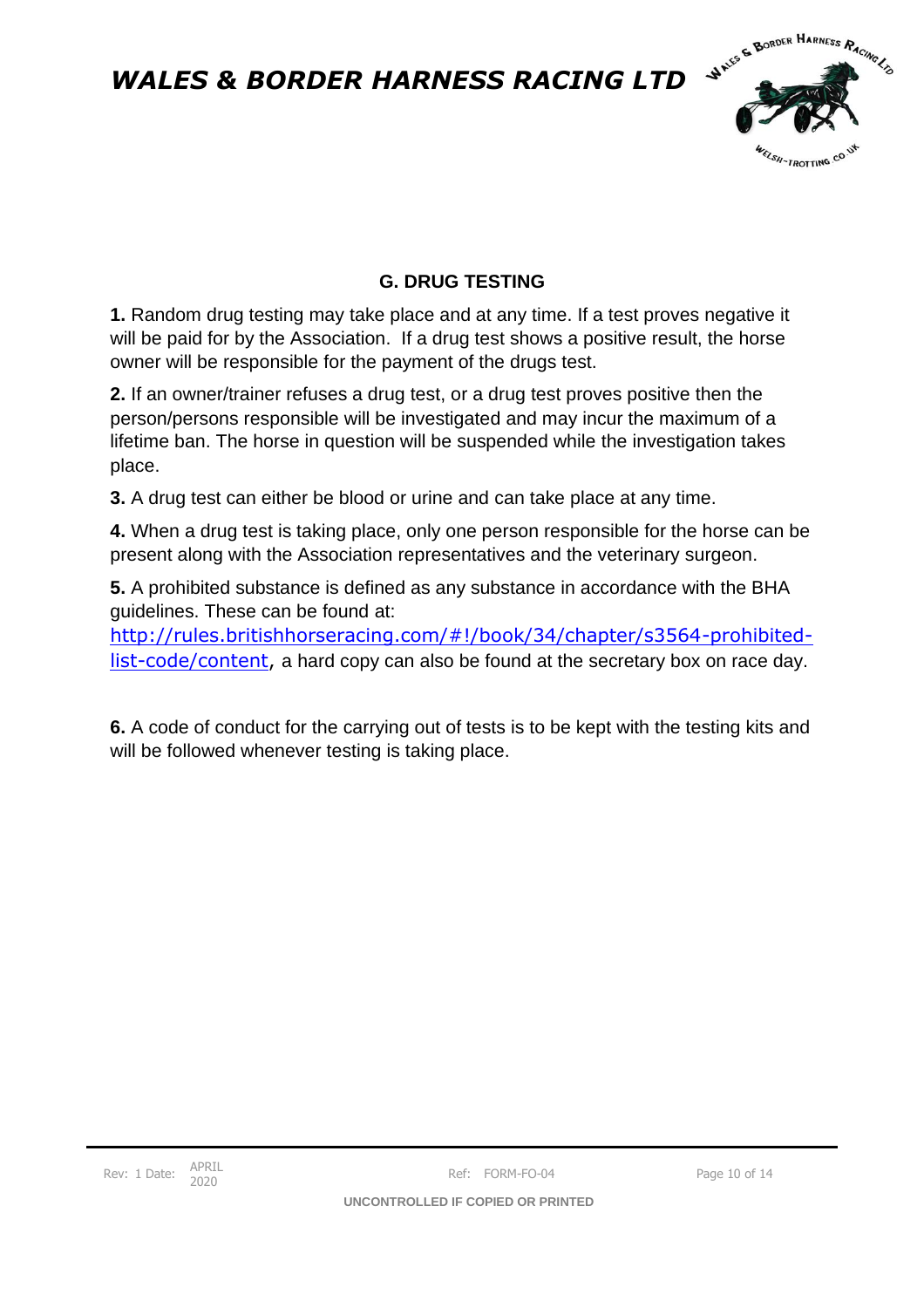

### **H. SAFETY**

**1.** All riders/ drivers must wear protective headgear with a chin strap, colours, white trousers and suitable footwear with a heel. Appropriate body protectors are compulsory. A steward, at any time, may check to ensure riders/drivers are wearing all appropriate safety items.

**2.** Appropriate safety items must be worn while riding or driving a horse on or off the track on race day.

**3.** All sulkies must be fitted with disc wheels and conform to the Associations safety standards.

**4.** Any horse considered to be a danger to the public will not be allowed on the racetrack. Any horse considered a danger to other competitors may be made to run off the back or referred to run in the Nursery race. It will be left to the starters or stewards' discretion to place horses in a safe starting position and whether they feel a horse is a danger to the public/competitor.

**5.** Any driver/rider who has incurred an injury or has suffered serious illness must, in the interest of personal and public safety, seek permission, and if appropriate medical permission, prior to a race meeting, from the committee (Wales and Border Harness Racing Ltd stewards) to drive/ride in any race.

**6.** Horses should always be correctly shod and grass nailed on all grass tracks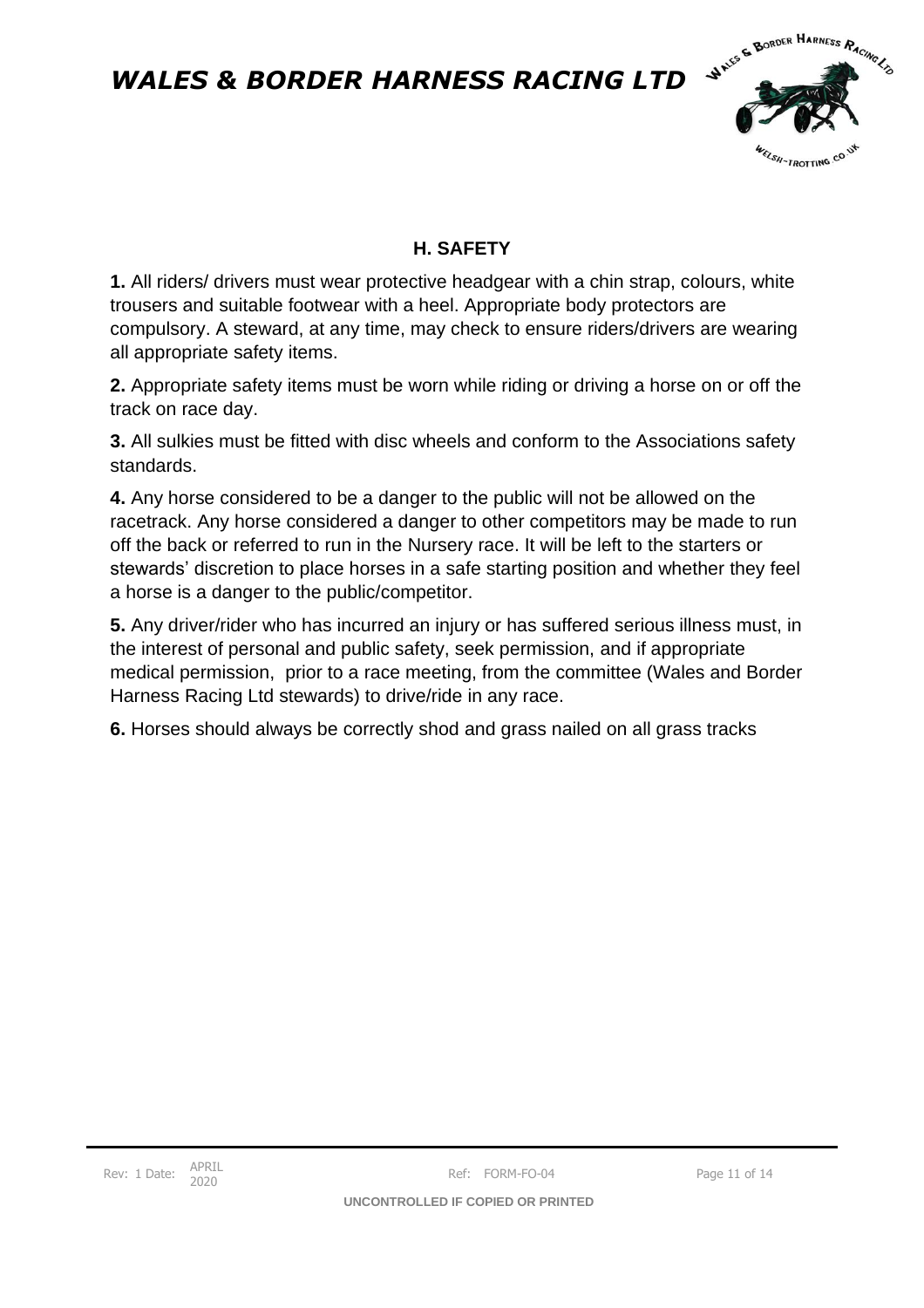

### **J. GENERAL**

**1.** Wales and Border Harness Racing Ltd officials, together with the organising committee reserve the right to refuse entry or withhold prizes and disqualify a competitor at any time, either for jostling, foul running, riding and driving, crossing, blatant pulling or for any other act which may have unduly interfered with the process or result in any race. For their conversation or conduct, or if any way it is shown that they entered under a false name or has been guilty of any false pretences.

**2.** Nursery horses can only progress into another class at the steward's discretion. Any unraced horse must start racing in the Nursery class. Once a Nursery horse has qualified for the Baby Novice race that horse can no longer race in the Nursery race unless driven by a Novice driver or under steward's instruction.

**3.** If a horse is not seen to be running true to its form in any race, it will be up to the stewards to allow that horse to return to the Nursery class.

**4.** No betting on Nursery or Junior races.

**5.** Once a horse comes under starters orders, all bets will stand.

**6.** People travelling in the back of Lorries and not paying to get into the race meetings will be dealt with accordingly and may be refused entry or incur an additional financial penalty.

**7.** It is recommended that all horse owners/handlers have their own public liability insurance cover.

**8.** New junior drivers/riders must prove to the stewards before a race that they can control the horse. Juniors must be 10 years or older.

**9.** Any new rider/driver must prove to the stewards, before racing that they can control the horse.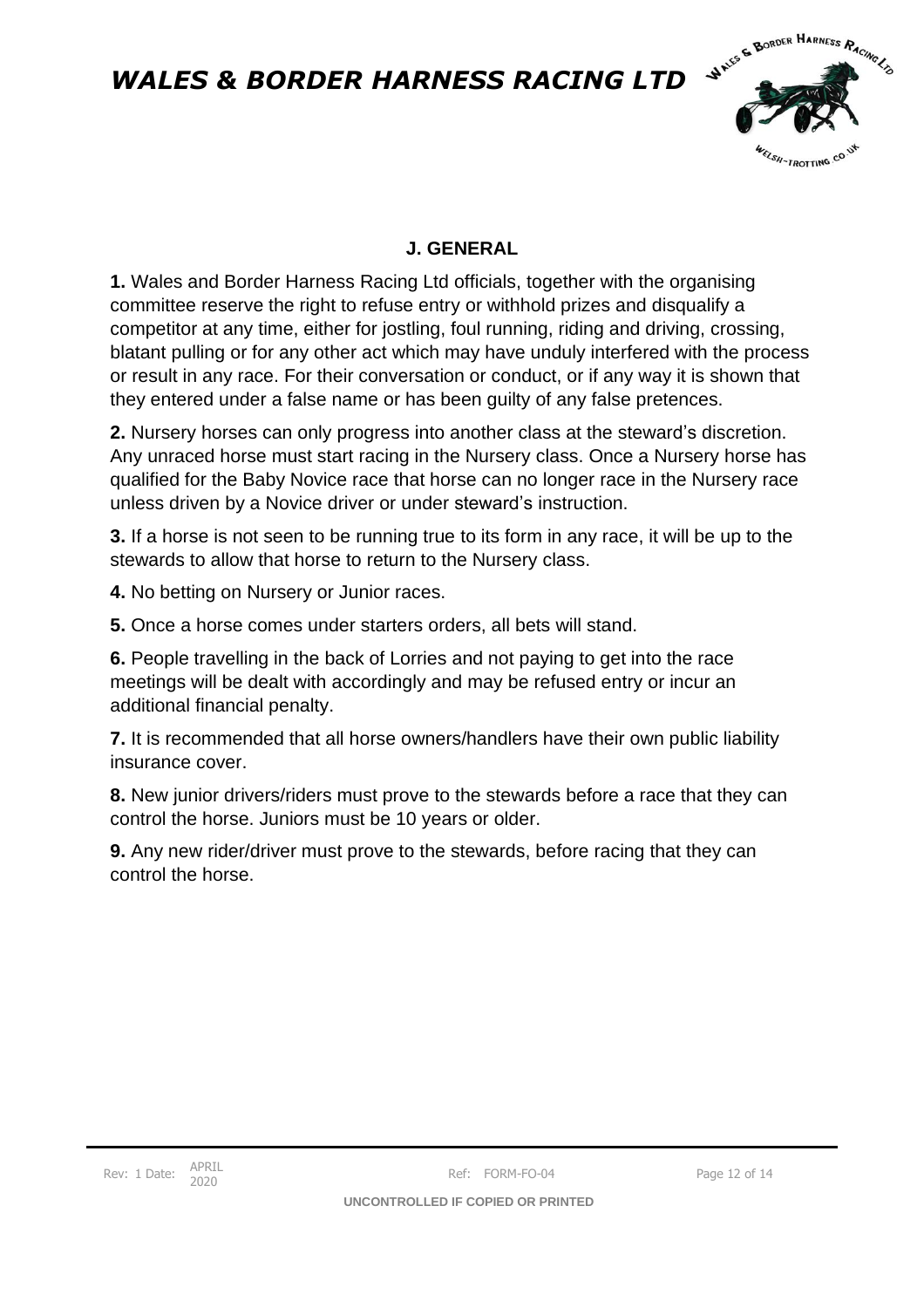

### **APPENDIX 1 AUTOMATIC FINES**

|                |                                                                                             | <b>Penalty</b>                                        |
|----------------|---------------------------------------------------------------------------------------------|-------------------------------------------------------|
| 1              | . Withdrawing a horse after declaration without a<br>vet's certificate                      | £20.00                                                |
| $\mathbf{2}$   | Racing or warming up without a number cloth<br>and without wearing appropriate safety items | £10.00                                                |
| 3              | Racing without registered racing colours and<br>white trousers                              | £10.00                                                |
| 4              | Wrong length or colour whips                                                                | £20.00                                                |
| 5              | In excess of 6 whip strokes, on either the horse<br>or equipment, on the home straight      | 1 <sup>st</sup> offence £25.00                        |
|                |                                                                                             | 2 <sup>nd</sup> offence £30.00- & 2-<br>week whip ban |
|                |                                                                                             | 3rd offence £50.00 and<br>ban for up to 28 days.      |
| 6              | Misuse of the whip throughout the race will incur<br>a fine, ban or both                    | £25.00                                                |
| $\overline{7}$ | Loss of number cloth                                                                        | £10.00                                                |
| 8              | Dangerous driving will incur a fine and/or<br>disqualification or a ban from the race       | £25.00                                                |
| 9              | Disqualified horses not pulling out when told to<br>do so                                   | £20.00                                                |
| 10             | Trailing reins or driver with their legs not in                                             | £10.00                                                |